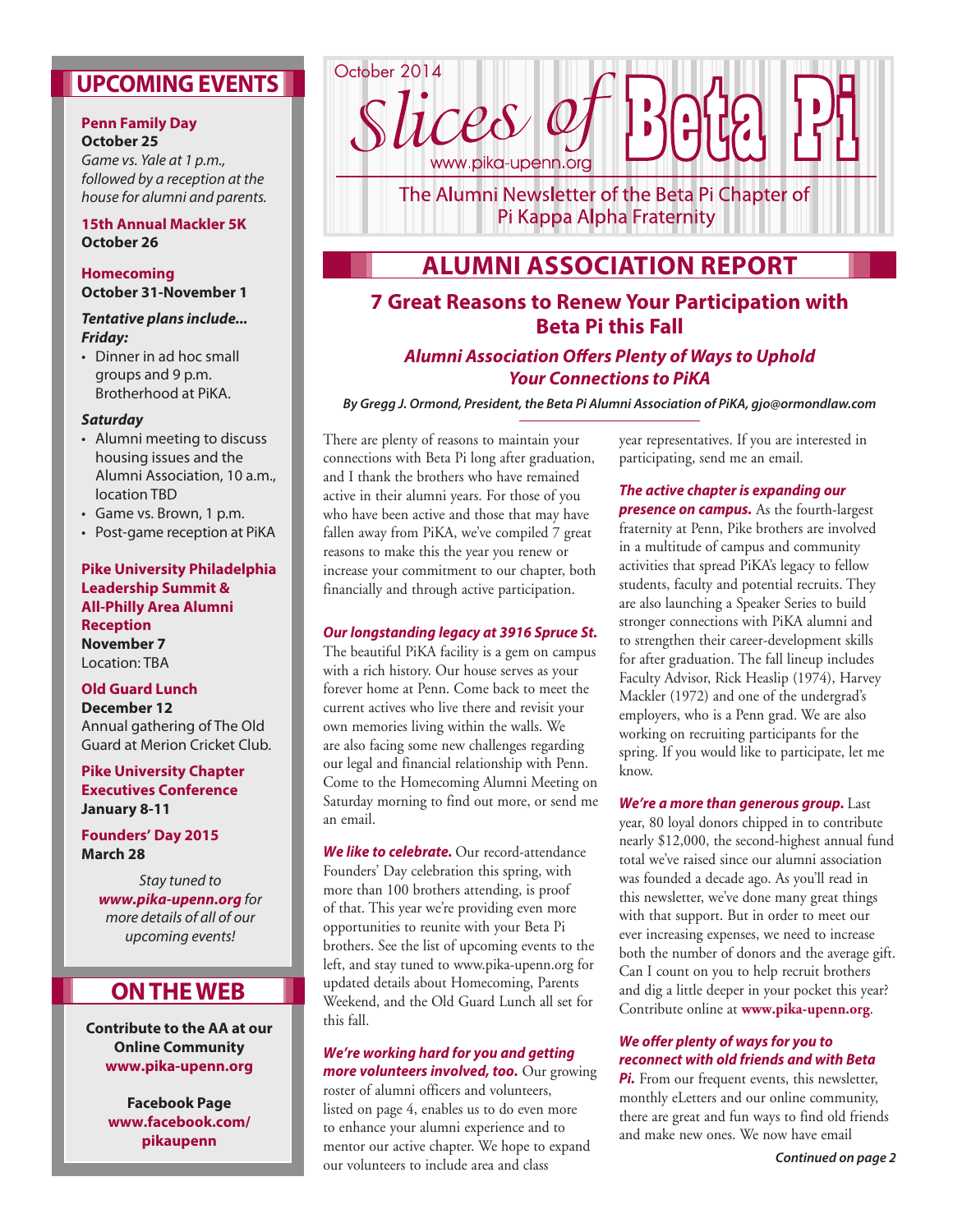# **PIKA EVENTS**

## **Beta Pi to Launch Alumni Speaker Series**  *Networking Event to Include Well-Known, Adventure-Seeking Pike Josh Bernstein*



*Josh Bernstein (left) at the 2014 PiKA Convention with Rick Charlton, PiKA's legal counsel.*

Under the leadership of sophomore **Jared Sobel**, the chapter has initiated a Speaker Series, bringing alumni and other notable speakers to discuss their work and post-graduate experiences. Faculty Advisor **Rick Heaslip '74** spoke to the chapter on October 2, 2014 and alumnus **Harvey Mackler '72** is scheduled to speak in the spring of 2015.

Josh Bernstein, a Pike from Cornell's Beta Theta Chapter, is also expected to speak in the spring of 2015. Josh is an international explorer and educator who has traveled the earth in pursuit of knowledge and discovery surrounding some of the biggest mysteries of our planet. He is best known for being the host of an adventure-archaeology series on

The History Channel, *Digging for the Truth*, and of the Discovery Channel's *Into the Unknown with Josh Bernstein*. Currently, Josh is living in Washington, D.C. and working on a project with the Smithsonian.

He has traveled more than a million miles through over 70 countries in a quest to uncover some of the most fascinating mysteries on earth, including the caverns of Jerusalem, the mountains of Ethiopia and the jungles of the Amazon Rainforest.

Josh will speak on campus in the spring, and all brothers and alumni are invited to attend this groundbreaking campus-wide networking event.

## **CHAPTER REPORT**

# **A High-Caliber Chapter Expands Pike's Strong Legacy on Campus** *Even Penn Prez Amy Gutmann Supported Beta Pi's Fundraising Efforts this Year*

Following a successful spring recruitment yielding 22 new members, the Beta Pi Chapter is celebrating a high-caliber class that is high in quality and involved in many sports and activities around campus. Our newest members are involved in 3/4 of Penn's undergraduate schools and represent different areas of the US, Kenya and Canada.

Philanthropically, Beta Pi established its own chapter of the Taylor Trudeau Cycle for Life event, which is present at many Pike chapters across North America. This inaugural event raised \$1,250. Additionally, brothers held a weeklong watermelon sale in late April that raised \$670 for the Breast Cancer Research Foundation. Even University of Pennsylvania President Amy Gutmann participated in the event, stopping by to donate money for the cause.

In the classroom, brothers have a strong GPA of 3.371 and seven brothers were named to the dean's list last year. The chapter president and academic chairs routinely check on the GPAs of brothers, particularly during the exam seasons, and offer help and resources for brothers in need.

We'd also like to recognize Academic Chair **Jason Lee** and President **Guillermo Avila** for being selected as members of the chartering class of the Order of Omega, a leadership honor society for the Greek system.



*University of Pennsylvania President Amy Gutmann participated in Pike's watermelon sale, stopping by to donate money for the cause to benefit the Breast Cancer Research Foundation.*

# **ALUMNI ASSOCIATION REPORT (CONT.)**

### **7 Great Reasons to Renew Your Participation…***Continued from page 1*

addresses for over 700 alumni and good mailing addresses for approximately 98% of alumni. So we are connected!

*You're the key to our past, and the link to our future.* As a thriving alumni association nearly 1,200 strong, we boast generations of brothers that have contributed to our

rich history. We have collectively preserved traditions, enriched lives of young men, and kept a thriving organization going strong at Penn for almost 100 years. You have a unique place in that history, and are asked to maintain your connections to pay forward for future generations.

We've got a longstanding legacy, a thriving active chapter, a growing roster of volunteers, and a strong alumni base. If you haven't been involved the past few years, I personally invite you to renew your participation this fall. If you have, get a few of your pledge brothers involved. As you can see, there's no reason not to.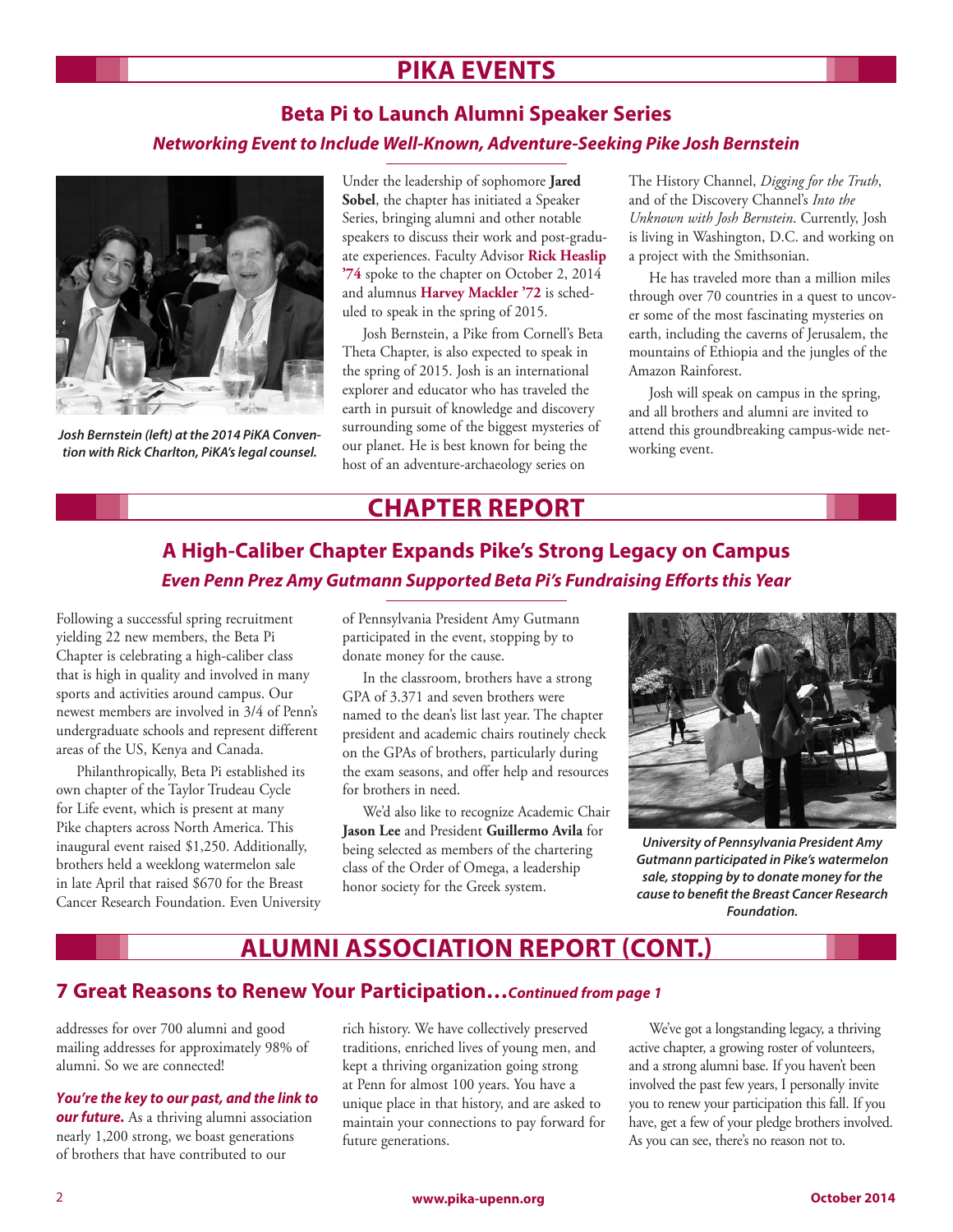# **ALUMNI PROFILE**

### **Twice the Impact, Twice the Fun with Beta Pi** *Rick Heaslip Enjoys the Pike Alumni Experience Twofold, as Chapter's Faculty Advisor and an Active Alumni Association Participant*

*Rick Heaslip '74 is enjoying the Pike alumni experience twofold. Not only is he an active participant in our thriving alumni association, but he recently stepped up to serve as the Beta Pi faculty advisor, a position required by the university, thanks to his affiliated faculty position in Organizational Dynamics at Penn. In this Q&A Rick shares more about his PiKA undergraduate experience, how his volunteer role has helped him to reconnect with the chapter, and the lasting memories he has from his fraternity days.*

#### *Why did you join PiKA as an undergraduate?*

Joining PiKA was an easy decision for me. Like many Penn freshmen, I initially rushed fraternities in search of a fun social life. I looked at many houses – but PiKA was different from the others. The brothers at PiKA seemed to share a bond that went deeper than that of other houses. They were a diverse group that seemed to respect their differences, and to find a way to highlight the best in everyone. I quickly made new friends there, and found that my friends were welcome too – there were six of us who joined PiKA from my dorm floor that year.

### *Tell us a bit about your affiliated faculty position at Penn.*

I actually started teaching at Penn quite by accident – more as a hobby than a profession. I was working as a Vice President of Project and Portfolio Management in the pharmaceutical industry when I become interested in exploring how one could best teach program leadership at the college level. After discussing it with the faculty in Penn's Organizational Dynamics group, we worked together to design a course for that purpose. I have been teaching Program Leadership Skills and Systems for seven years now, mostly to working executives who are pursuing a Masters degree in Organizational Dynamics.

### *Why are you volunteering to serve as the chapter's faculty advisor?*

It's a great opportunity to grow closer to the chapter and its alumni. I look forward to helping the chapter improve its academic focus, and also to providing the brothers with some "real world" advice on how to integrate their academic interests with their career choices – and how to leverage all the great opportunities that Penn provides.

### *What are your goals for the chapter as faculty advisor?*

I would like to focus on helping the chapter members understand how best to leverage their education when pursuing their post-Penn careers. In a world that is changing quickly, it is important that they recognize not only the depth of what they have studied, but also the breadth of what it has prepared them for.

### *How can alumni help the chapter reach those goals?*

Alumni can probably best help the chapter



members reach these goals by offering them the benefit of their vast experience. I would hope that those who have accumulated interesting stories and learned life's great lessons will take the time

to share them with their brothers at Beta Pi.

### *Why would you encourage other Beta Pi Pikes to get involved in their alumni years?*

It's a great way to reconnect with their brothers – old and young – and relive some of the excitement from their college years.

### *Tell us more about your life outside of Penn and PiKA (family, hobbies, etc.).*

I married my wife Julie (who I met at Penn) shortly after completing my postdoctoral training. We've been married for 29 years and just sent our third child off to college. We are now trying to figure out what "empty nesters" do. I'm also waiting to see what life as an author brings; I've written a book based on my teaching at Penn (just released!), and I'm anxious to see whether anyone finds it interesting enough to buy!

*Brothers can reconnect with Rick at richardjheaslip@gmail.com.*

# **ALUMNI IN THE NEWS**

Did you catch Pike's own **Nick Chimicles '67** and his wife Kathleen in the September 2014 issue of *Philadelphia Magazine*? Nick's picture was featured among other attendees of the Annual Rittenhouse Ball on the Square in the "The Party Never Stops Section." And, we must say, he looks quite sharp in a tux!

Nick is a prominent lawyer in Philadelphia. He has been lead counsel and lead trial counsel in major complex litigation, antitrust, securities fraud, and breach of fiduciary duty suits for more than 30 years.

Congratulations to **Alberto Chamorro '74**, who has been nominated to serve as an Alumni Trustee of Penn beginning in January 2015.

He is the president of the E. Chamorro Group, a consumer-goods company in Nicaragua, which was founded in 1896 by his great grandfather. Alberto pioneered this small family firm into one of the largest consumer entities in Central America. The Chamorro family is one of the oldest families in Nicaragua, as their ancestry dates back to the country's independence when in the 1800s Fruto Chamorro became the nation's first president.

Alberto is a fourth generation Penn alumnus as his great grandfather, Fildadelfo Chamorro, began the legacy when he graduated from the school of medicine in 1888. His father graduated from the school of engineering in 1950, and his son and two daughters graduated from SAS in 2005, 2009, and 2009, respectively. He presently serves on the Wharton Executive Board for Latin America.

Find a link to read more info about Alberto and the other Penn Trustee nominees at **www.pika-upenn.org**.